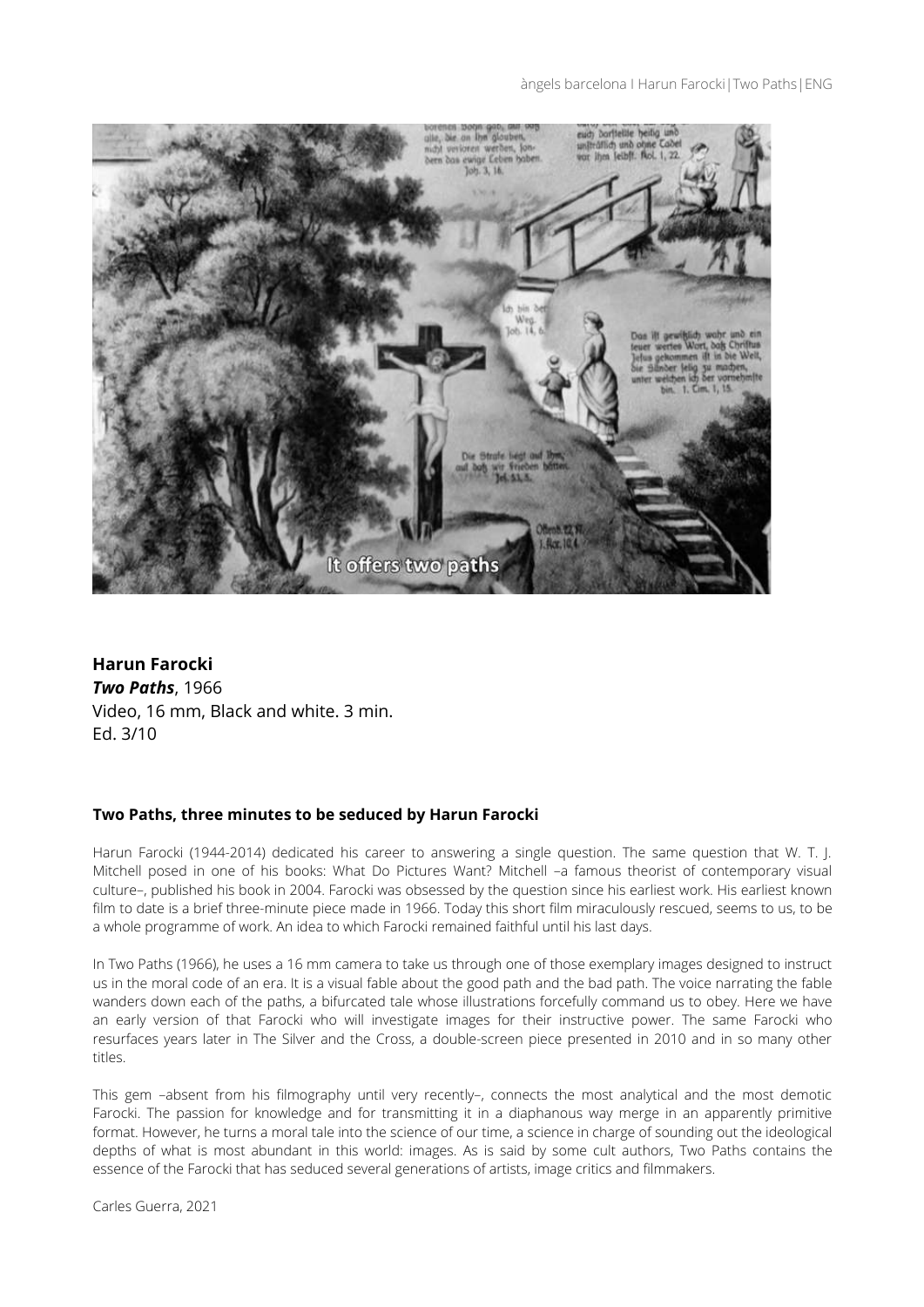## **Two Paths**

Two Paths is the very first entry in Harun Farocki's extensive filmography. The short black and white film, shot on 16 mm, was made before Farocki entered Deutsche Film und Fernsehakademie Berlin (dffb) in September 1966 to study film. In three minutes, we see the camera moving along the print of a religious painting. It traces the "two paths" illustrating quotes from the Bible and meant to serve as models of life leading either to heaven or to hell. "This brand new-sign divides the whole world into two parts," the voice-over (presumably Farocki's own voice) recites in written verse, while the signpost on the painting makes us choose between either "death and damnation" or "life and bliss."

The camera first starts following the path to heaven, passing the church, a Sunday School, a children's rescue center and a deaconess home. Then it turns to the second path, equally leading uphill, but cobbled with numerous scenes of vice and temptations and eventually ending in hell. For the remaining time, specific motifs of the painting are examined by singling out individual episodes, breaking them up into small narrative units and sarcastically commenting upon them in rhyming verses: "Die Mörder morden, man soll nicht denken, die Einbrecher ließen sich etwas schenken / ist ihre Beute noch so mager, man schickt sie doch ins Arbeitslager." ("Murders commit murder. And don't think that burglars are lazy. But even if their loot is scanty, they're still deported to labor camps.") The tone of the voice-over narration and its rhyming character (unfortunately lost in translation) evokes moral advice from 19th century children's books, subverting the simple truths of Christian morality in their playful associations to Robert Musil or Hegel. "Der Esel wollte aus der Spur, der Herr sprach: 'Das ist nicht recht! Du negierst das Verhältnis Herr und Knecht!' Das schlug sie um, die Dialektik der Natur." ("The donkey got off track. His owner said: 'That's wrong. You're negating the master-servant relation.' It upsets the Dialectics of Nature.")

With hindsight, Farocki's first foray into filmmaking seems like a blueprint anticipating his later preoccupation with images. In focusing on one specific painting (or its reproduction) and ironically transforming its symbolism and ideology, it foreshadows the complex examinations of image-text relations he was to undertake in the 1970s and 1980s. It is also striking to see how this early film resonates with Farocki's later approaches to painting. In Still Life (1997), commissioned by documenta X, he turned to Flemish still life painting and juxtaposed it to contemporary advertising photography. Even closer to his method in Two Paths is The Silver and the Cross (2010), his contribution to Alice Creischer's and Andreas Siekmann's exhibition "The Potosí Principle." Like in Two Paths, a single painting, Depiction of the Cerro

Rico and the Imperial City of Potosí (Oil on canvas, 262 x 181 cm) by Gaspar Miguel des Berrío (1758) becomes the center of attention and is patiently examined by the camera and voice-over. In this case, the painting is read as a detailed document bearing witness of the bustling life of the colonial metropolis, its exploitation, working conditions, hierarchies. While these later examples utilize the tools of montage and juxtaposition (between painting and photography, between Potosí's history and its traces in the present) and take more time for in-depth analysis, Two Paths is like a pointed sketch, or a trailer for things to come.

Finally, Two Paths is also an example for the sense of experimentation that was possible in small niches in the early days of West-German public television. It was made for the "Berliner Fenster" initiated by Hanspeter Krüger for "Sender Freies Berlin" (SFB) in 1965/66, a TV magazine that also showed early short films by Rainer Werner Fassbinder, Michael Klier, or Daniel Schmid and provided one of the rare platforms for emerging filmmakers. Krüger remained one of Farocki's allies, commissioning many of his radio programs and acting the role of a TV interviewer in On Narration (1975).

Volker Pantenburg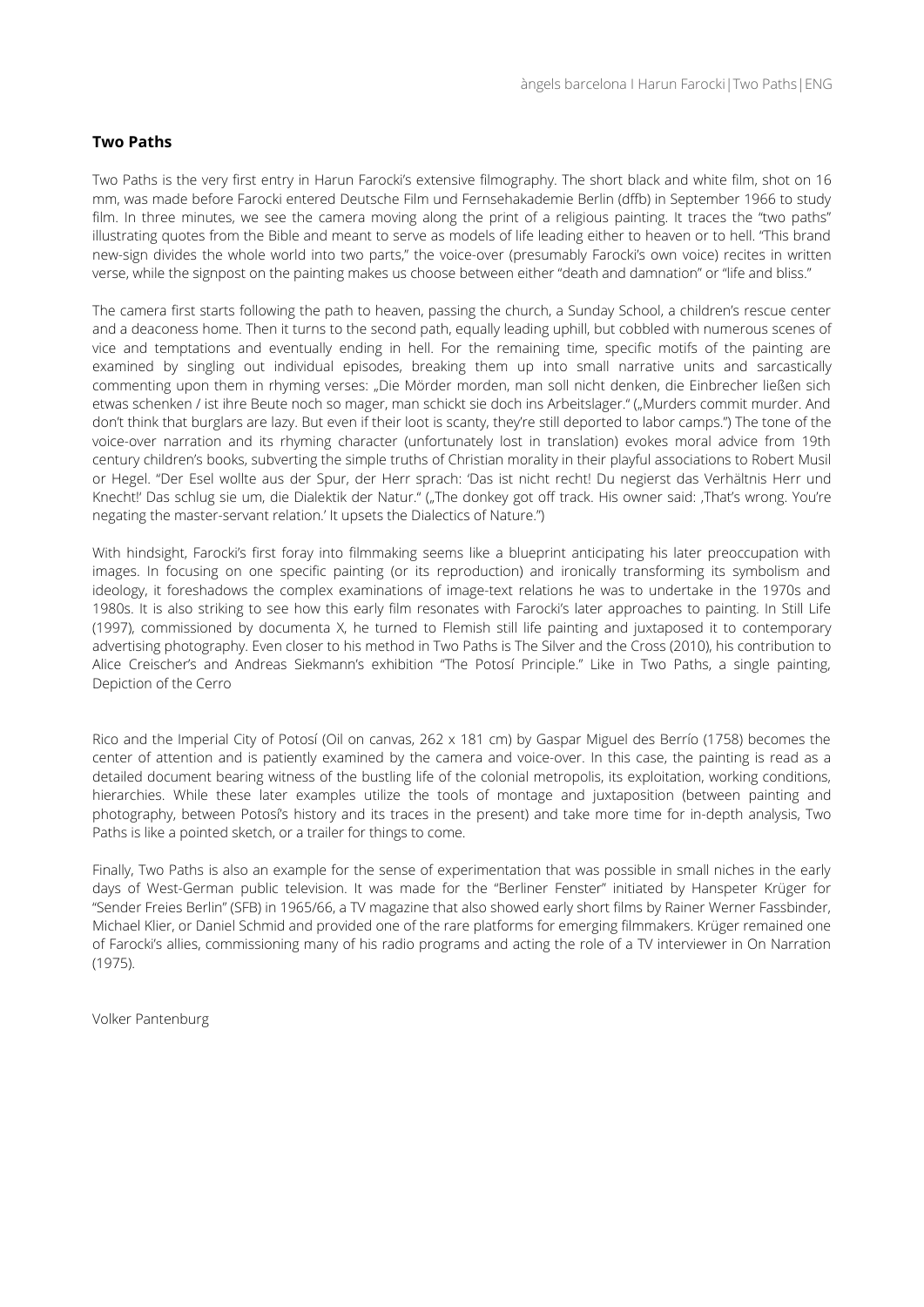## **Biography**

**Harun Farocki (1944, Novy Jicin-Berlin, 2014).** Since the late 1960s, the work of Harun Farocki has had a decisive influence on the history of political cinema. In addition to more than 100 film and television productions, Farocki, who has also worked as an exhibition curator, theoretician, editor of the journal Filmkritik and lecturer at universities such as Harvard, Berkeley and Vienna, has succeeded in his work in reflecting on the relationship between society, politics and the moving image. His relevance in the field of the visual arts is reflected in the numerous retrospectives that have been devoted to him internationally at institutions such as the Institut Valencià d'Art Modern, the Fundació Tàpies in Barcelona and the Tate Modern in London, as well as personal exhibitions organised in institutions such as the MUMOK (Museum of Modern Art in Vienna), the Jeu de Paume in Paris, the Ludwig Museum in Cologne, the Kunsthaus in Bregenz and more recently the MUAC in Mexico and the Hamburger Bahnhof in Berlin. The importance of his films and installations has been demonstrated by his participation in the 1997 and 2007 editions of dOCUMENTA, Kassel, as well as in the Venice Biennale in 2013 and 2015.

**Carles Guerra (Amposta, 1965)** is an art critic, teacher and researcher. He has been director of the Primavera Fotogràfica, director of La Virreina Centre de la Imatge, chief curator of the Museu d'Art Contemporani de Barcelona (MACBA) and, between 2015 and 2020, director of the Fundació Antoni Tàpies where, with Antje Ehmann, he curated the anthology of Harun Farocki, Empathy, 2016. His research has dealt with dialogical practices in the fields of art and visual culture. Critical pedagogies, documentary practices and the conditions of cultural production under post-Fordism have been the focus of many of his publications. He has been an associate professor at Pompeu Fabra University and a member of the teaching staff of the Center for Curatorial Studies (CCS) at Bard College. He has curated an extensive list of monographic exhibitions including artists such as Perejaume, Joaquim Jordà, Xavier Ribas, Ahlam Shibli, Art & Language, Allan Sekula, Susan Meiselas, Harun

**Volker Pantenburg** is a professor at Freie Universität Berlin. Between 2007 and 2010 he worked in a project on the migration of images between cinema and contemporary arts in the framework of the Collaborative Research Center "Aesthetic Experience" at FU Berlin. In 2008 - 2009 he also conceived the independent research project "Kunst der Vermittlung. Aus den Archiven des Filmvermittelnden Films." In 2015, he co-founded the "Harun Farocki Institut," a non-profit organisation designed as a platform for researching Farocki's visual and discursive practice and supporting new projects that engage with the past, present and the future of image cultures. Until 2016, he was junior professor for Image Theory at Bauhaus University Weimar. Pantenburg has published widely on essayistic film and video practices, experimental cinema, and contemporary moving image installations.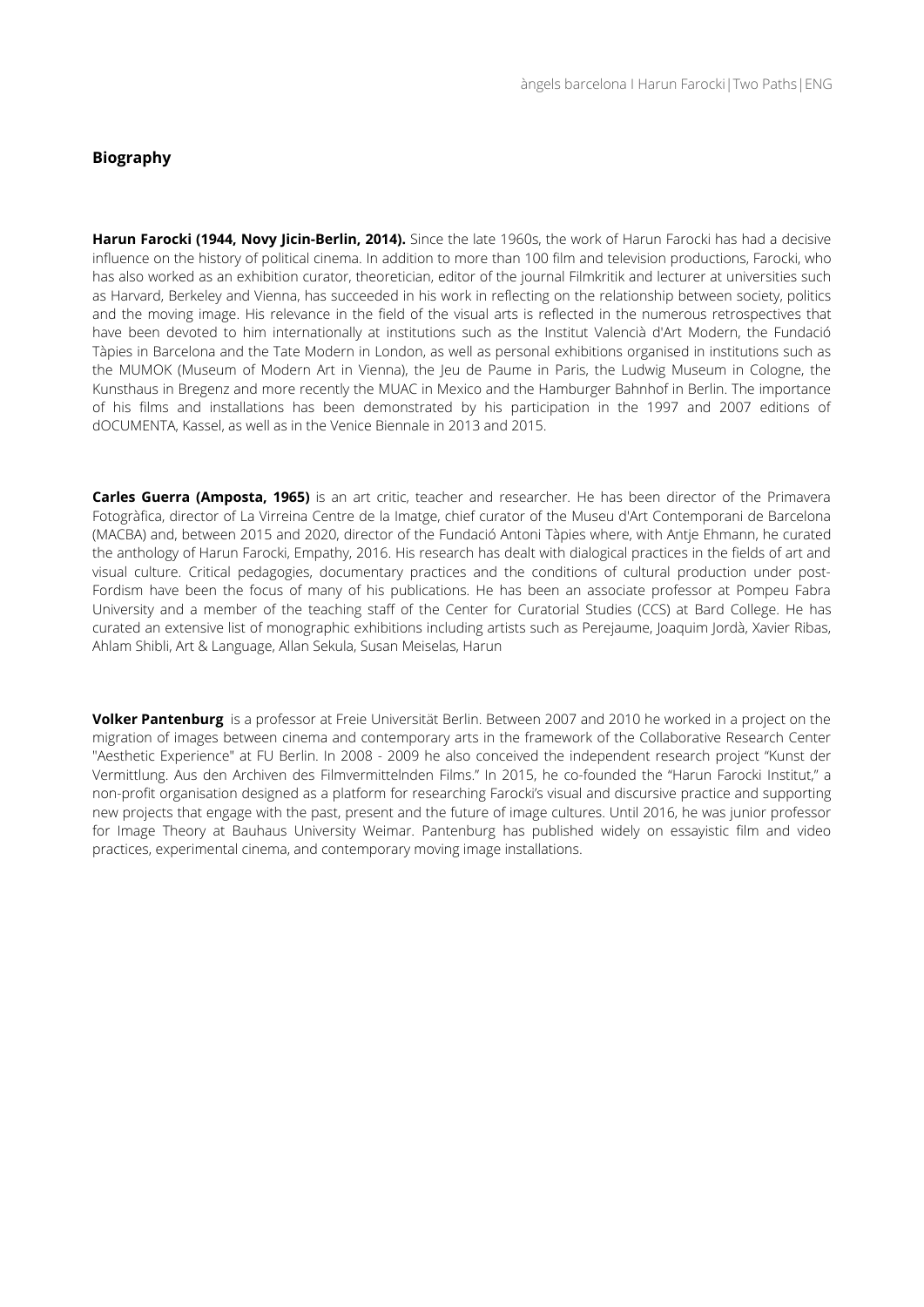#### àngels barcelona I Harun Farocki | Two Paths | CAST



**Harun Farocki** *Two Paths*, 1966 Video, 16 mm, Blanco y negro. 3 min. Ed. 3/10

### *Two Paths,* **tres minutos para caer seducidos por Harun Farocki**

Harun Farocki (1944-2014) dedicó su carrera a responder una sola pregunta. La misma que W. T. J. Mitchell lanzó en uno de sus libros, What Do Pictures Want? ("¿Qué quieren las imágenes?"). Mitchell —un célebre teórico de la cultura visual contemporánea— publicó su libro en 2004. Farocki se mostró obsesionado por la pregunta desde su más temprana obra. El film más antiguo que se le conoce, hasta la fecha, es una breve pieza de tres minutos realizada en 1966. Hoy ese film de corta duración, rescatado milagrosamente, nos parece todo un programa de trabajo. Una idea a la que Farocki será fiel hasta sus últimos días.

En *Two Paths* (1966) recorre con la cámara de 16 mm una de aquellas estampas ejemplarizantes pensadas para instruirnos en el código moral de una época. Se trata de una fábula visual sobre el buen camino y el mal camino. La voz que narra dicha fábula se adentra por cada uno de los senderos, un relato bifurcado cuyas ilustraciones conminan de manera enérgica a obedecer. Aquí tenemos una temprana versión de ese Farocki que investigará las imágenes por su poder instructivo. El mismo Farocki que resurge años más tarde en The Silver and the Cross ("La cruz y la plata"), una pieza de doble pantalla presentada en 2010, y en tantos títulos más.

Esta joya —ausente de su filmografía hasta hace bien poco— conecta el Farocki más analítico y el más demótico. La pasión por el conocimiento y por transmitirlo de manera diáfana se funden en un formato aparentemente primitivo. Sin embargo, Farocki hace de un cuento moral la ciencia de nuestro tiempo, una ciencia encargada de sondear las profundidades ideológicas de lo que más abunda en este mundo: las imágenes. Como se dice de algunos autores de culto, Two Paths encierra la esencia del Farocki que ha seducido a varias generaciones de artistas, críticos de la imagen y realizadores de cine.

Carles Guerra, 2021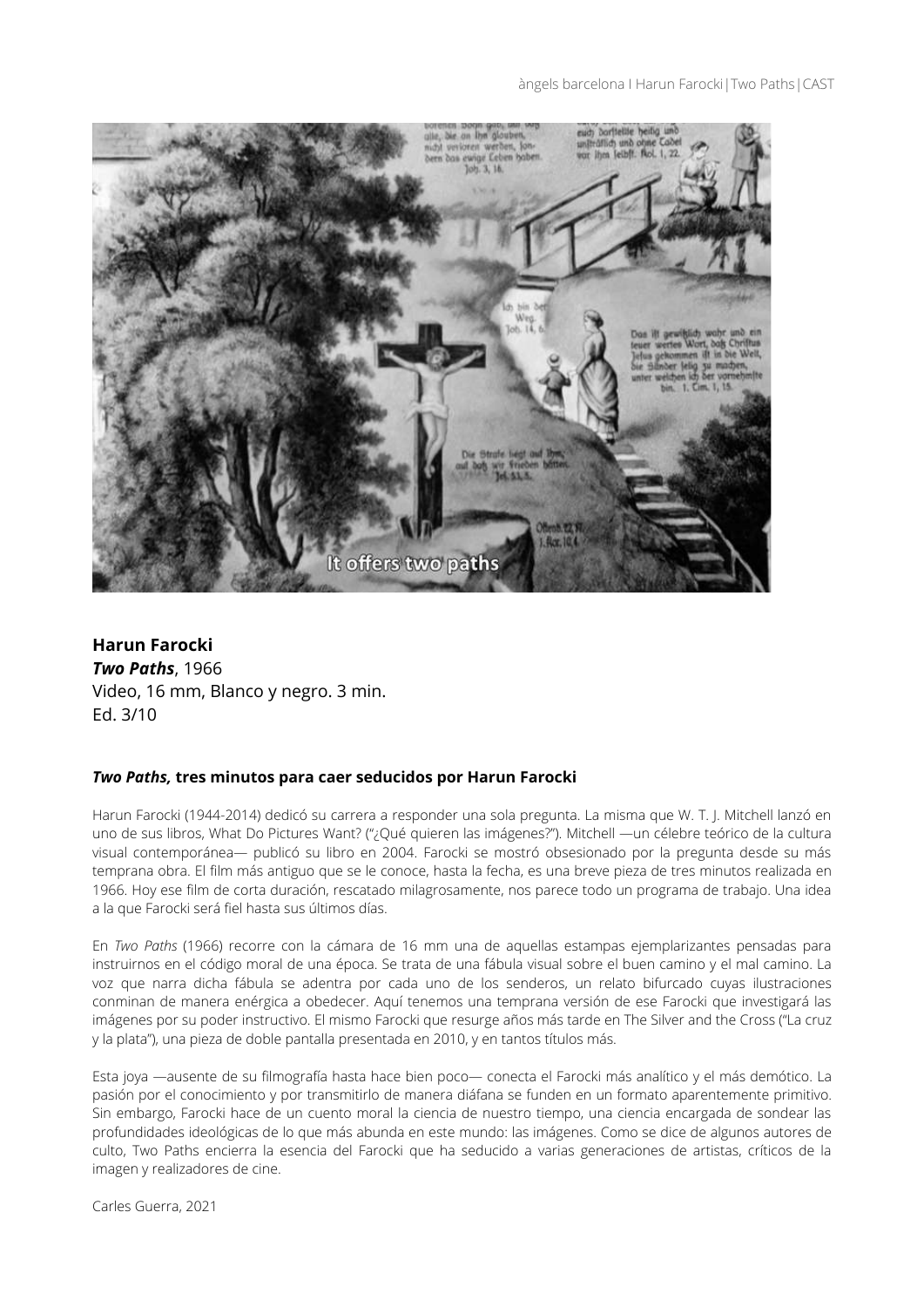## **Two Paths**

Two Paths es la primera obra en la extensa filmografía de Harun Farocki. El cortometraje en blanco y negro, rodado en 16 mm, se realizó antes de que Farocki ingresara en Deutsche Film und Fernsehakademie Berlin (dffb) en septiembre de 1966 para estudiar cine. En tres minutos, vemos la cámara moviéndose a lo largo de la impresión de un cuadro religioso. Traza los "dos caminos" que ilustran citas de la Biblia y están destinados a servir como modelos de vida que conducen al cielo o al infierno. "Este nuevo letrero divide el mundo entero en dos partes", recita la voz en off (presumiblemente la propia voz de Farocki) en verso escrito, mientras que el cartel en la pintura nos hace elegir entre "muerte y condenación" o "vida y felicidad."

En un inicio, la cámara comienza a seguir el camino al cielo, pasando por la iglesia, Sunday School, un centro de rescate de niños y una casa de diaconisas. Luego gira hacia el segundo camino, también cuesta arriba, pero adoquinado con numerosas escenas de vicio y tentaciones y finalmente termina en el infierno.

Durante el tiempo restante, los motivos específicos de la pintura se examinan destacando episodios individuales, dividiéndolos en pequeñas unidades narrativas y comentándolos sarcásticamente en versos que riman: *Die Mörder morden, man soll nicht denken, die Einbrecher ließen sich etwas schenken / ist ihre Beute noch so mager, man schickt sie doch ins Arbeitslager* ("Los asesinatos cometen asesinatos. Y no creas que los ladrones son vagos. Pero incluso si su botín es escaso, todavía son deportados a campos de trabajo").

El tono de la narración en off y su carácter en forma de rima (desafortunadamente perdida en la traducción) evoca consejos morales de libros infantiles del siglo XIX, trastocando las verdades simples de la moral cristiana en sus asociaciones lúdicas con Robert Musil o Hegel. *Der Esel wollte aus der Spur, der Herr sprach: 'Das ist nicht recht! Du* negierst das Verhältnis Herr und Knecht!' Das schlug sie um, die Dialektik der Natur ("El burro se salió del camino. Su dueño dijo: 'Eso está mal. Estás negando la relación amo-sirviente'. Dialéctica de la Naturaleza").

En retrospectiva, el primer surgimiento de Farocki en el cine parece un boceto que anticipa su posterior preocupación por las imágenes. Al centrarse en una pintura específica (o su reproducción) e irónicamente transformando su simbolismo e ideología, presagia los complejos exámenes de las relaciones imagen-texto que emprendió en los años setenta y ochenta. También es sorprendente ver cómo esta primera película resuena con los acercamientos posteriores de Farocki a la pintura.

En *Still Life* (1997), encargado por documenta X, recurrió al bodegón flamenco y lo yuxtapuso a la fotografía publicitaria contemporánea. Aún más cercano a su método utilizado en *Two Paths* es *The Silver and the Cross* (2010), su contribución a la exposición de Alice Creischer y Andreas Siekmann "El principio de Potosí".

Como en *Two Paths*, un cuadro individual, *Depiction of the Cerro Rico and the Imperial City of Potosí* (Óleo sobre lienzo, 262 x 181 cm.) de Gaspar Miguel des Berrío (1758) se convierte en el centro de atención y es pacientemente examinado por la cámara y voz en off. En este caso, la pintura se lee como un documento detallado que da testimonio de la vida bulliciosa de la metrópoli colonial, su explotación, condiciones de trabajo y jerarquías. Si bien estos últimos ejemplos utilizan las herramientas del montaje y la yuxtaposición (entre la pintura y la fotografía, entre la historia de Potosí y sus huellas en el presente) y toman más tiempo para un análisis en profundidad, *Two Paths* es como un boceto premonitorio o un tráiler de lo que está por venir.

Finalmente, Two Paths es también un ejemplo de la experimentación que era posible en pequeños nichos en los primeros tiempos de la televisión pública de Alemania Occidental. Fue hecho para el "Berliner Fenster" iniciado por Hanspeter Krüger para "Sender Freies Berlin" (SFB) en 1965/66, una revista de televisión que también mostró los primeros cortometrajes de Rainer Werner Fassbinder, Michael Klier o Daniel Schmid y proporcionó una de las raras plataformas para cineastas emergentes. Krüger siguió siendo uno de los aliados de Farocki, dirigiendo muchos de sus programas de radio y actuando como entrevistador de televisión en On Narration (1975).

Volker Pantenburg